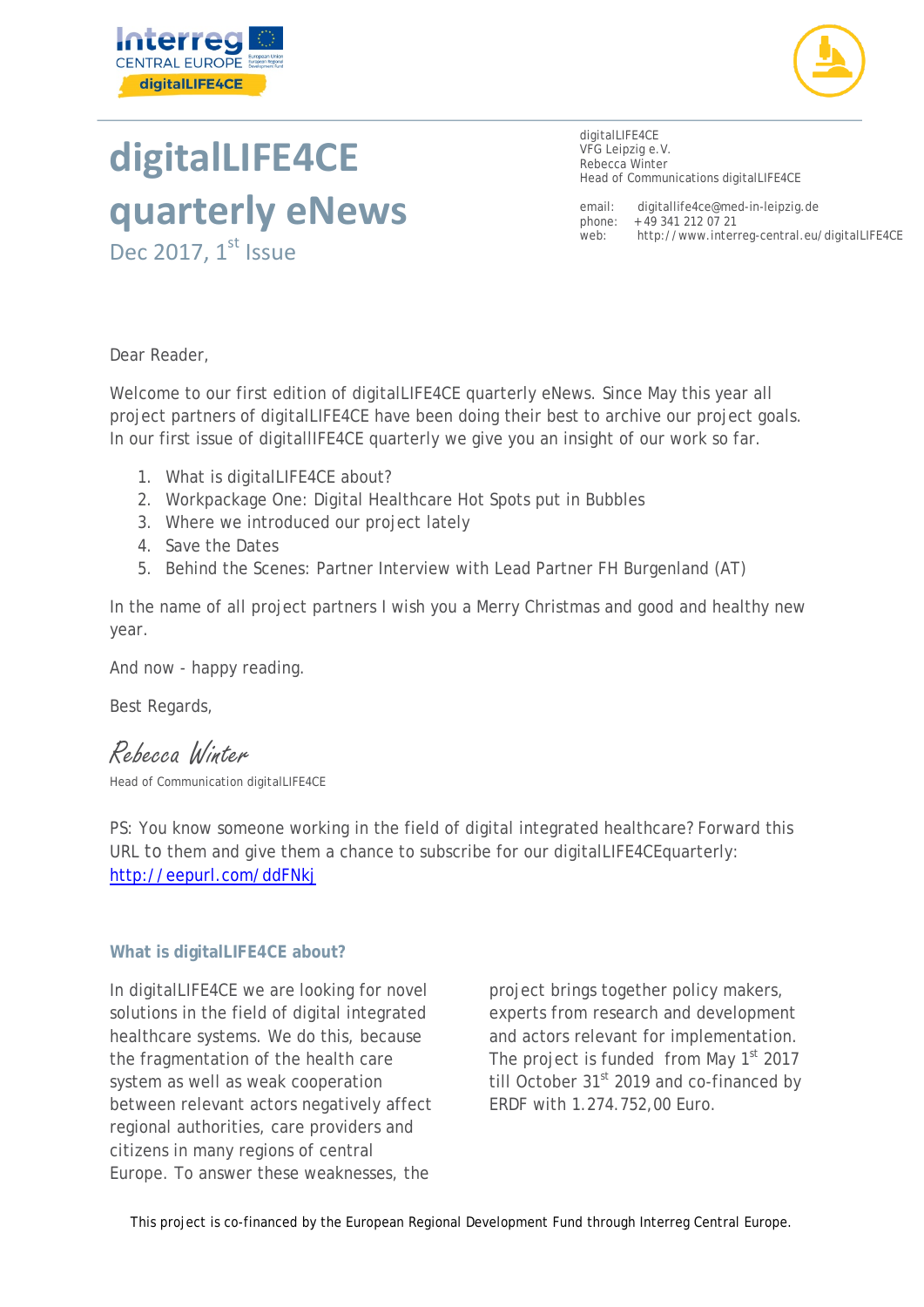



We - this is a team of project partners from FH Burgenland (AT), VFG Leipzig e.V. (D), Autonomous Province of Trento (IT), Bruno Kessler Foundation (IT), Pannon Business Network Association (HU), Wrocław Technology Park (PL), STEP RI Science and Technology Park of the University of Rijeka Ltd. (HR) and Technology Park Ljubljana Ltd. (SI), put

in all of our expertise and networks to take our project step by step to the next level.

Find out more about our work and the outputs of our work packages at our website [\(http://www.interreg](http://www.interreg-central.eu/Content.Node/digitalLIFE4CE.html)[central.eu/Content.Node/digitalLIFE4CE.](http://www.interreg-central.eu/Content.Node/digitalLIFE4CE.html) [html\)](http://www.interreg-central.eu/Content.Node/digitalLIFE4CE.html).

# **Work package One: Visualised Digital Healthcare Excellence Hot Spots**

How can you visualize your regions key players and interdependencies among Europe best? Well, we decided to map them in an visualization tool that helps us understanding linkages at first sight. Therefore every partner researched innovative actors, excellent solutions and best practice cases in seven region in Central Europe. The result is a collection of our data put in bubbles (see picture below). This activity lays the foundation

for our upcoming tasks in the project. We use visualised Health Excellent Hotspots to match data and stimulate transfer cases. This is followed by a strategy and action plan on joint digital healthcare innovation potentials. Strategies and regional action plans will be reflected in emerging collaborative ecosystems which will strive to create cooperation scenarios among technology solution providers and relevant actors.



(picture by FH Burgenland)